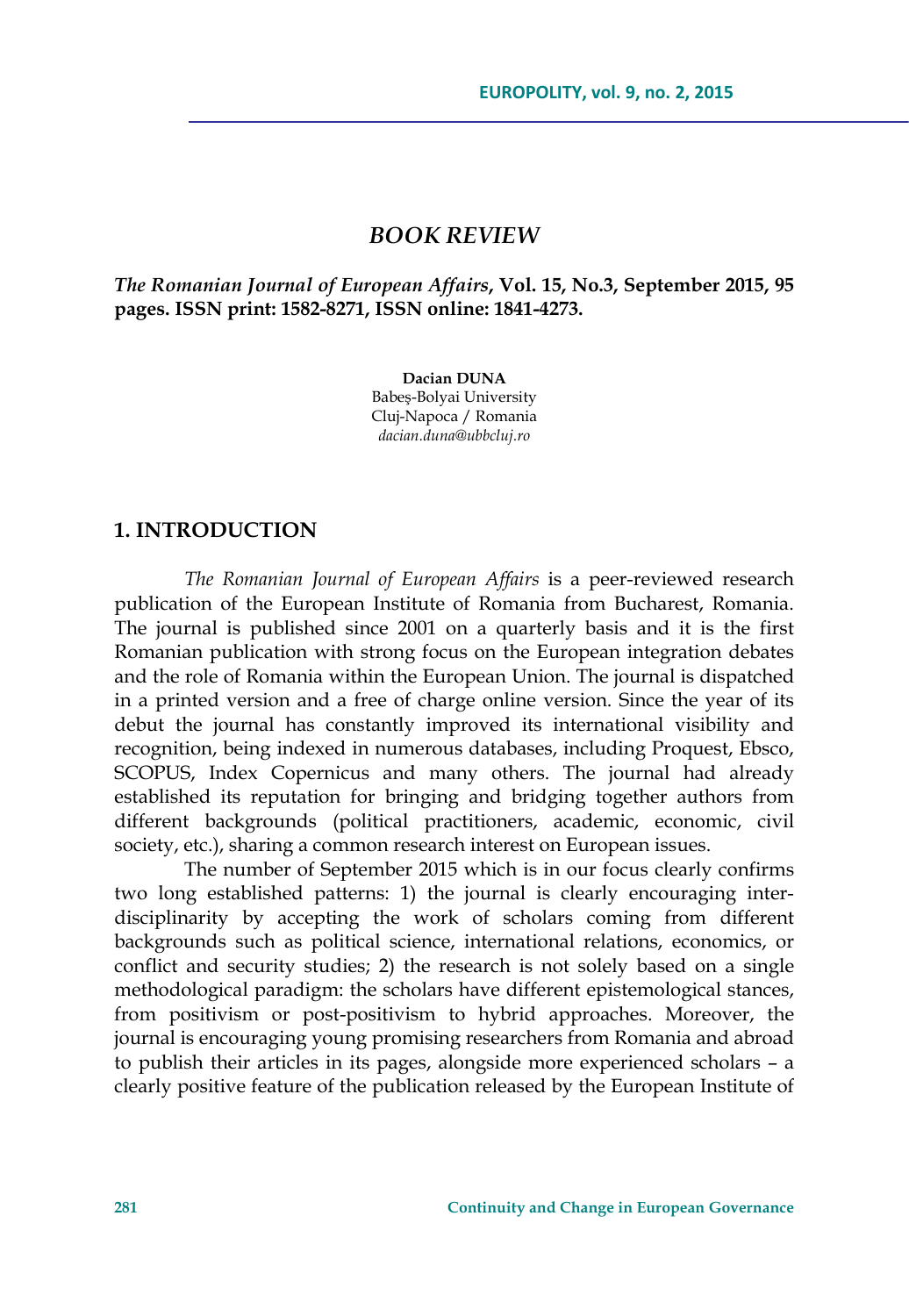Romania. The number is presented in a simple yet elegant graphics. It comprises four articles in English, one in French and two book reviews.

# **2. RETHINKING THE EUROPEAN UNION: FROM UNITY IN DIVERSITY TO DIVERSITY**

The author of this article is Professor Florin Bonciu, PhD, Vicepresident for Research at the Romanian-American University in Bucharest and Senior Researcher at the Institute for World Economy in Bucharest. Professor Bonciu is investigating the recent evolution of the European Union - marked by economic crises - pleading for a 'fresh restart' of a Union "adapted to the new realities, efficient and competitive in an ever more integrated global economy" (p. 6).

Taking into account the long term perspective, the author has convincing arguments that the EU has been in a declining position not after the 2008 crisis but much earlier before. It is a process that is unfolding since 1980, according to the empirical evidence compiled from Business Monitor Research and the IMF. Professor Bonciu notices that "the share of European Union in world GDP in PPP expression has declined constantly from about 29.775 % in 1980 to about 16.939 % in 2014" (p. 6). Correctly interpreting the data, the author stresses that the European Union was amongst the most affected of the world's entities in terms of GDP per capita. It is also true that the relative decline of the EU in terms of contribution to the global GDP was expected since the population of the world has increased exponentially since 1980 and new global competitors emerged. The global stage of the 1980s and the one of the 2000s are fundamentally different.

The passionate argument of professor Bonciu for fundamental not incremental change is transparent throughout the entire article. The author is using the European documents to illustrate it (such as *Global Europe 2050 Report* or the more recent *Global Trends to 2030*…). It is not only about containing a "catastrophic decline" (p. 12). It is also about finding a common purpose, a common identity for the citizens of the EU, or to rebuild trust. The EU excells when it is about motivational papering. It is a perfect source of international law and research data.

Nevertheless, the failure to address the challenges of the global crisis is found by the author to be at the core of the European construction: the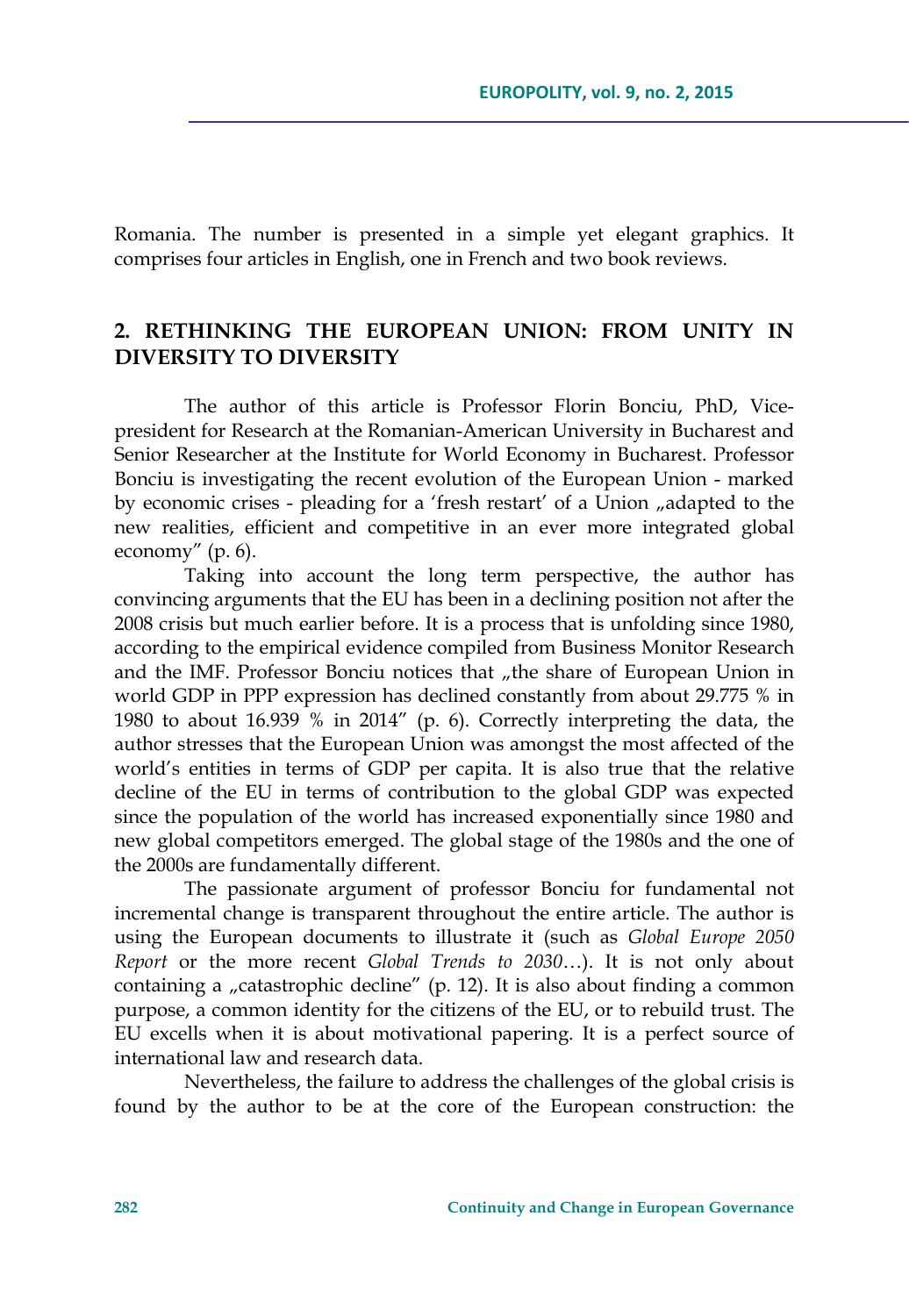overimposition of the "unity in diversity". Instead, professor Bonciu is proposing that the EU should embrace  $\mu$  diversity in unity" as its core principle of organization. He actually proposes the abandonment of the pressures to unite from above (federalism) in favor of a functional approach (p. 18). One could argue that embracing "diversity in unity" could mean a Europe with more speeds – a recurrent idea of the Great Powers of the EU, rejected by the smaller states. It is unclear how this would provide the means to stop the further fragmentation of the European Union.

# **3. LA CONSTRUCTION NATIONALE DU CONCEPT EUROPÉEN DANS LA VIE POLITIQUE ET CULTURELLE DE LA ROUMANIE DE L'ENTRE-DEUX-GUERRES - LA PREMIÈRE MOITIÉ DES ANNÉES 1920. LE GRAND DÉBAT. PRÉMISSES INTRODUCTIVES**

The article written in French by Mihai Sebe, a Postdoctoral fellow from the Institute for Global Economy, is an interesting insight into the past. The author is presenting the debates between the Romanian interwar elites concerning their European ideas with a clear focus on the 1920s.

The work begins with an understanding of the European and international context, marked by the ideas of Woodrow Wilson, the emergence of the League of Nations, and the structural characteristics of the Romanian political system after the First World War and the Great Union – the birth of the Greater Romania. It was a time of great social and political upheaval, of great contradictions, marked by the emergence of new social forces having the purpose to obtain a political representation, claiming revolutionary change, such as the peasantry.

The second part of the article approaches the cultural life developed in the Greater Romania with a focus on the debate between Europeanists (Eugen Lovinescu, Ştefan Zeletin), that insisted upon the syncronization with the West, and the traditionalists, that idealised the past and rejected the "import" of Western ideas (Nicolae Iorga). It was also a debate between journals. The Europeanists were grouped around the review *Ideea europeană* (*The European Idea).* The traditionalists, initially grouped around a short-lived prewar review, *Sămănătorul* (1901-1910, in English *The Sower*), had developed a political movement around the historian Nicolae Iorga – sămănătorismul (the sowerism). The period is marked by the emergence of European and regional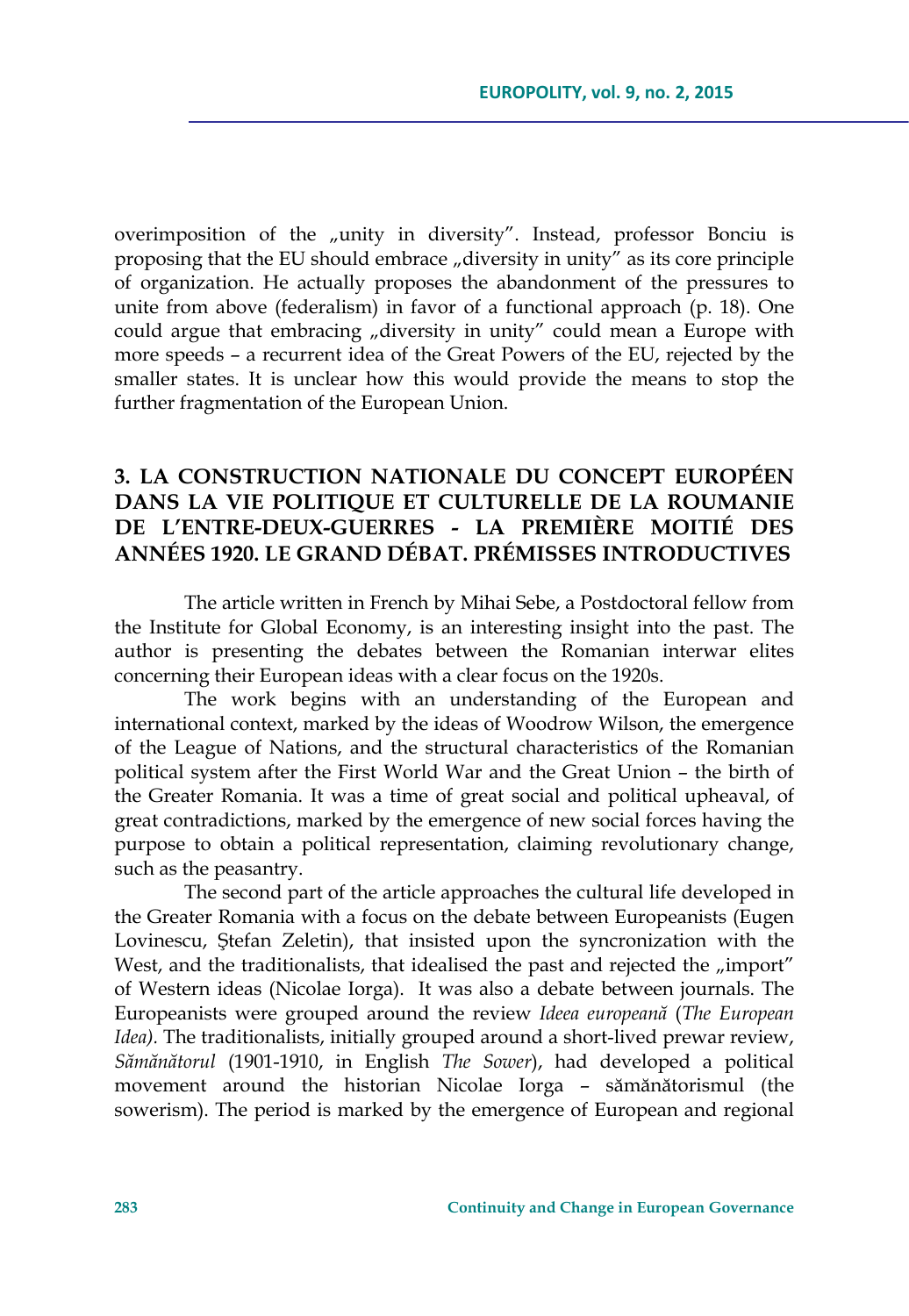integration ideas, from authors like Oskar Iaszi to Mihail Manoilescu, fitting perfectly into the European debates on federalism, illustrated by the *Pan-Europe* movement for European unity of Richard N. Coudenhove-Kalergi (1923). Mihai Sebe insists upon the project of Manoilescu (1929) that envisaged a custom European Union that would reject the condemnation of the least developed Member States to stagnation or even underdevelopment. In modern terms, it would not a Europe with different speeds, but one more related to a successful model of federalism, the United States of America. Clearly, Mihai Sebe succeeds in understanding the atmosphere of intellectual emulation in the 1920s' Romania that it is not totally different from what was going then and now in Europe. For instance, the debate between the Euro-optimists and Euro-skeptics is still backgrounded by a sequence of crises, from the sovereign debt crisis to the more recent refugee crisis, in many regards similar to the events of the interwar period.

# **4. COMPARATIVE ANALYSIS OF MINIMUM INCOME GUARANTEED SCHEMES WITHIN THE MEMBER STATES OF THE EUROPEAN UNION**

The author of this article is Simona Maria Stănescu, senior researcher at the Research Institute for Quality of Life from the Romanian Academy. The article is a convincing analysis of the state of the social policy in the European Union, using comparative methods to approach the safety nets for the most vulnerable people supported by the EU's Member States.

Using the MISSOC (the EU's Mutual Information System on Social Protection) databases of the Union, the author attempts to explain the diverse frequency of the regulations for minimum income in the EU Member States from the moment of their accession to the community bloc. The main finding after the complex screening of the safety nets offered by the Member States of the EU is that the "common goals of promoting a decent life standard and the free movement of workers especially but not exclusively for EU citizens within member states involve a continuous assessment of social security arrangements" (p. 49). The focus on guaranteed minimum incomes is particularly helpful. It partly explains the discrepancies in what concerns the quality of life for the citizens of the European Union between countries like Romania on the one side, and countries like France on the opposite side of the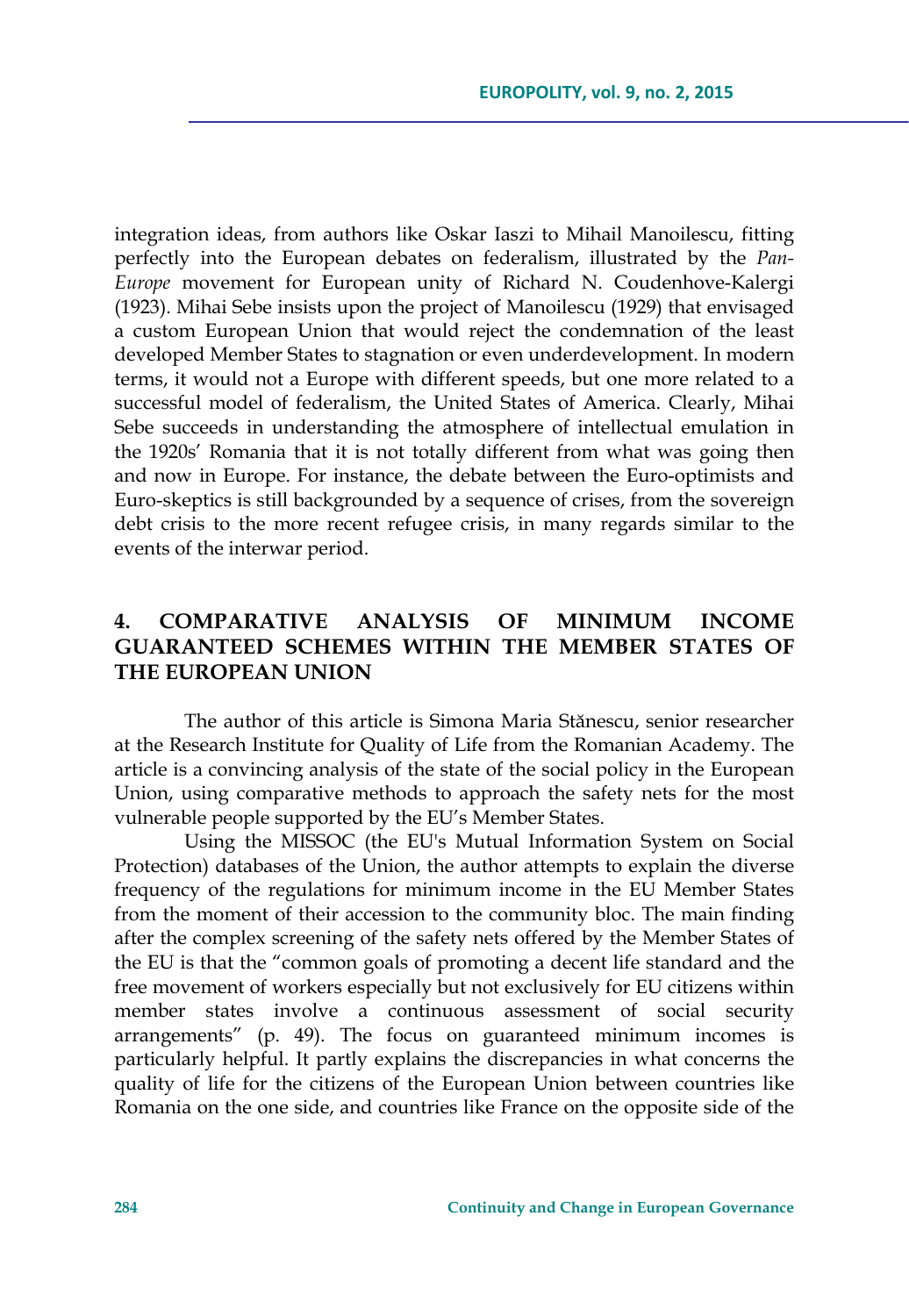spectrum. Even though the author does not emphasise the need to develop a European common social policy, her findings are particularly useful for the scholars and practitioners that would support such an endeavour.

### **5. THE CHANGING NATURE OF SECURITY IN EUROPE: THE TRIANGLE BETWEEN RUSSIA'S NEW FOREIGN POLICY, THE CSDP AND NATO**

Katerina Veljanovska, Professor of Political Systems at the Faculty of Security, Criminology and Financial Control at MIT University, Skopje, proposes a thourough strategic analysis of the current security situation of Europe, involving a triangle formed by the European Union (with its CSDP), Russia (with its new assertive foreign policy) and NATO, which according to Professor Veljanovska, is "the first military alliance ever formed during times of peace" (p. 52). This last idea could be oppossed by the very fact that in 1949 it was nothing less than a relative peace between the West and the USSR. One must recall that the emergence of NATO was related to the first Berlin crisis, a situation of quasi-confrontation between the US and the Soviets.

The author is switching easily from national to international security, using the interface of societal security, without mentioning it explicitly. The following statement is suggestive: "Inside the European Union, the national security and the national identity are more vulnerable and threatened because of immigrations, foreign ideas or products, which means that the control of the state is going over these issues<sup>"</sup> (p. 55). The use of national security and national identity in the context of the European Union would suggest that the author is a neoclassical realist since it forces us to think that the EU is just an international society formed by states responsible for their security and identity. However, the next section of the paper – regarding the development of the CSDP – sees the European Union as an ambitious world player, acting as a Great Power, competing for global influence with the United States. This would suggest the adherence of the author to the neorealist idea of the EU as a future superstate. While apraising the achievements of the CSDP, Professor Veljanovska criticizes its weaknesses: it is underfinanced; "the diversity and complexity of the decisions delivered on a short notice" (p. 58) (an idea shared with a defensive realist, Charles Glasner).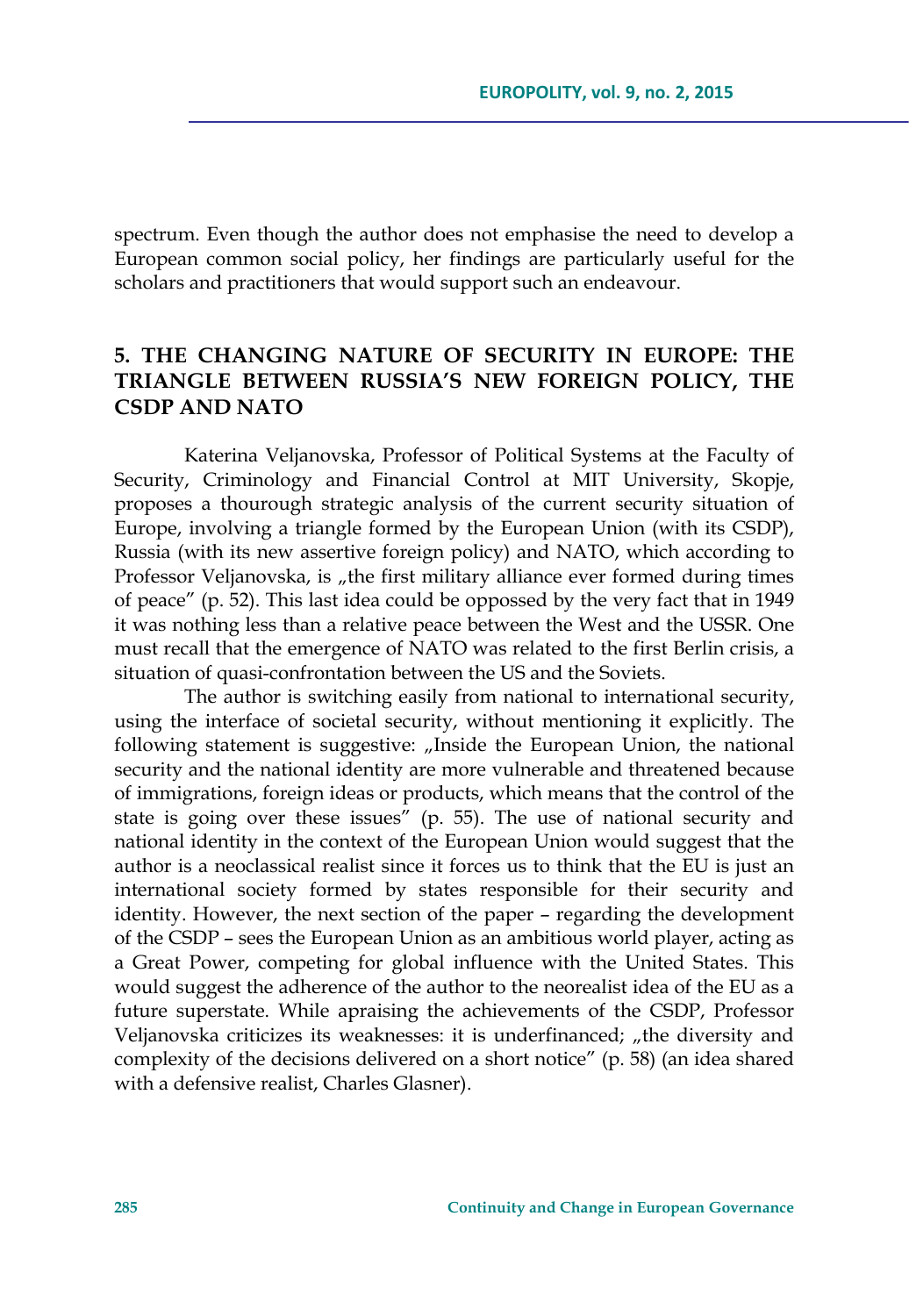The third chapter of the paper written by Katerina Veljanovska is addressing, as the title clearly suggest, the "Challenges for New Security Policy of Europe: critical aspects". The tone of the chapter is perhaps too imperative and normative to account for a realist narrative. There is an apparent contradiction present in the text: on the one hand, the author is pleading for the unity of European Union and the complementarity between the EU and NATO. It even suggests that the Russian "aggression" on Ukraine should be responded by the others actors of the international scene. However, at the same time, the author is for a common strategy of the EU and NATO for improving their relations with Russia. The author is approaching the Minsk agreements and the prospects of the NATO summit of Warsaw (set for 2016) and the terrorist attacks from 7 January 2015 in Paris. In fact, the best part of the paper regards the international and regional security situation, the terrorist attacks and the Russian aggression against Ukraine and its defiant attitude toward NATO and the EU being seen as the most dangerous issues claiming priority on the European agenda. The author is masterly defining the complex nature of the Russian politics and the need to find a solution for returning Russia to a pro-Western attitude.

The article signed by Katerina Veljanovska reflects today's contradictions regarding the European security from the point of view of the "triangle" European Union – NATO – Russia. It is difficult to find a middle ground between the pragmatic necessity to have good relations with Russia and the normative necessity to implement sanctions against it following the annexation of Crimea and the conflict fueled in the Donbas region. The solutions are rather precarious. The article is a serious call for European common action in the field of security without tackling the impediments to it stemming up from the intergovernmental nature of the European Union's CSDP and NATO.

#### **6. UKRAINE IN THE WTO: EFFECTS AND PROSPECTS**

This article represents the contribution of three authors: Elena Anatolyevna Bessonova is Doctor in Economics, Professor, and Head of the Department of Accounting, Analysis and Auditing, Southwest State University, Russia; Оksana Yurevna Mereschenko is a postgraduate fellow of Southwest State University; Nina Sergeyevna Gridchina is MA student with the same university. They are presenting a complex and systematic analysis of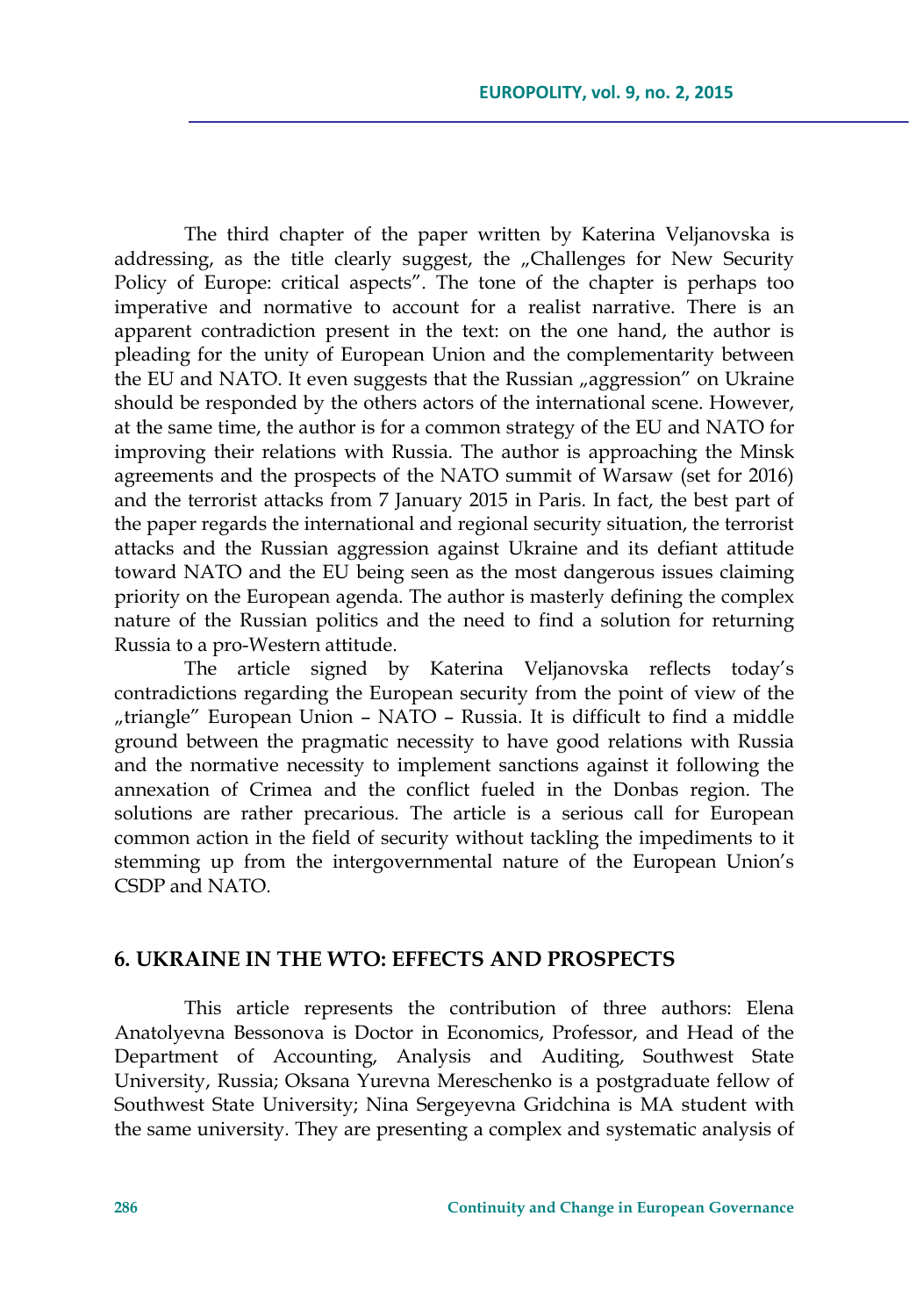the effects of Ukraine's accession to the WTO and its lessons for a possible WTO membership for Russia.

The research results are obtained after a careful consideration of expert opinions, the interpretation of facts and figures regarding the foreign direct investment in Ukraine, the evolution of various sectors in Ukrainian economy including their financial performance, the changes in consumer market. The tableau is extremely suggestive and well done. It identified the causes of Ukraine's failure in obtaining positive results after the accession to the WTO. The initial poor terms of the accession to the organisation (for Ukraine) are especially considered to be responsible for this negative trends (p. 81). Ukrainian economy lost considerably especially due to low competitiveness especially in high added value products (aircraft, automotive, agricultural and transport machinery), agriculture (livestock, wine) and the textile industry (p. 82). The positive aspects of the WTO membership are not forgotten: "the ability to conduct an equal dialogue with trade partners, the enhanced competitive advantages of the major manufacturers in the real economy, the introduction of new technology, improvement of product quality to enhance competitiveness" (p. 82). Based on Ukraine's experience, a post-Soviet country with many similarities with the Russia Federation, the authors have been able to underline a number of policy recommendations so as to minimise Russia's losses and maximise advantages which derive from the accession to WTO" (p. 82). The work of Elena Anatolyevna Bessonova, Оksana Yurevna Mereschenko, and Nina Sergeyevna Gridchina actually becomes an excellent model of how universities can offer quality expertise to governments.

#### **7. BOOK REVIEWS**

The final section of the journal presents two ample and well written book reviews. The first one is signed by Gheorghe Octavian Roşca, MA student in Conflict Analysis and Resolution at the Department of International Relations and European Integration, National University of Political Science and Public Administration, Bucharest. The author is reviewing the *Europolity Journal, Continuity and Change in European Governance,* vol. 9, no. 1, 2015. The second one, signed by Bogdan Mureşan, one of the experts of the European Institute of Romania is reviewing the book published by Professor Paul Dobrescu, *Lumea cu două viteze. Puterile emergente şi ţările dezvoltate (Two-Speed World: Emerging Powers and Developed Countries)* (Romania: Comunicare.ro,